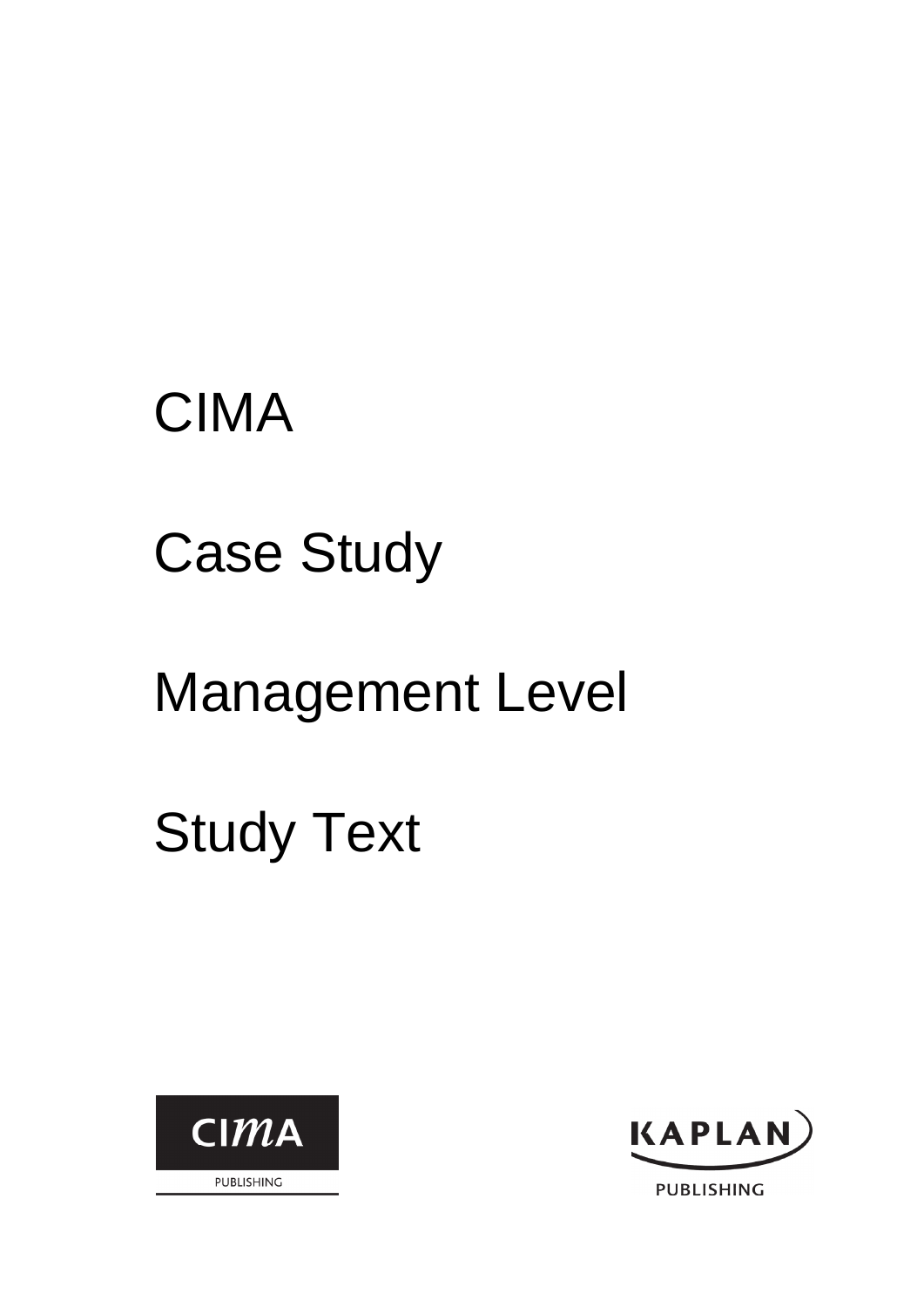Published by: Kaplan Publishing UK

Unit 2 The Business Centre, Molly Millars Lane, Wokingham, Berkshire RG41 2QZ

Copyright © 2019 Kaplan Financial Limited. All rights reserved.

No part of this publication may be reproduced, stored in a retrieval system or transmitted in any form or by any means electronic, mechanical, photocopying, recording or otherwise without the prior written permission of the publisher.

### Acknowledgements

"We are grateful to the CIMA for permission to reproduce past examination questions and the official CIMA answers

### **Notice**

The text in this material and any others made available by any Kaplan Group company does not amount to advice on a particular matter and should not be taken as such. No reliance should be placed on the content as the basis for any investment or other decision or in connection with any advice given to third parties. Please consult your appropriate professional adviser as necessary.

Kaplan Publishing Limited and all other Kaplan group companies expressly disclaim all liability to any person in respect of any losses or other claims, whether direct, indirect, incidental, consequential or otherwise arising in relation to the use of such materials.

Kaplan is not responsible for the content of external websites. The inclusion of a link to a third party website in this text should not be taken as an endorsement.

### British Library Cataloguing in Publication Data

A catalogue record for this book is available from the British Library.

ISBN: 978-1-78740-203-4

Printed and bound in Great Britain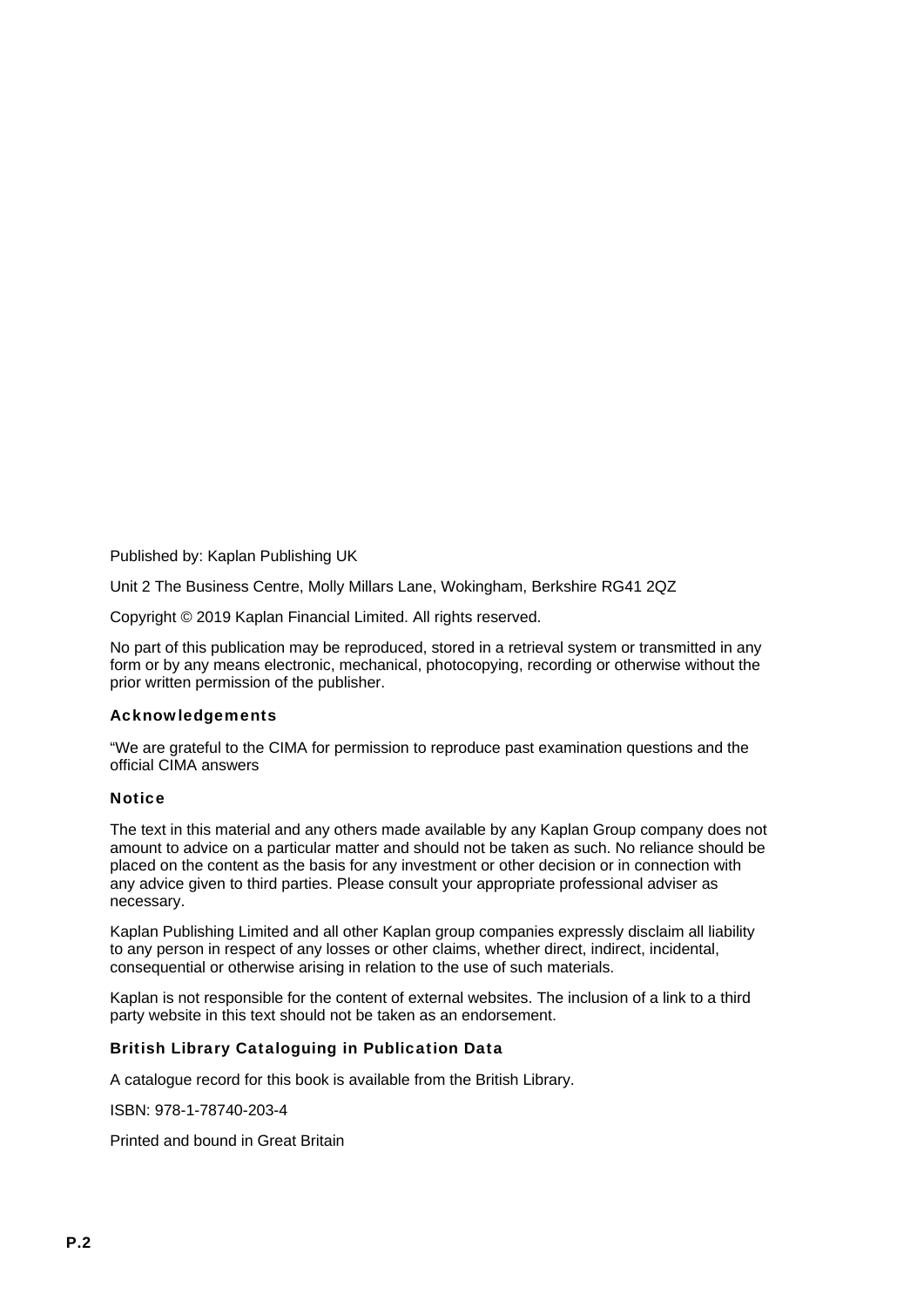### **Contents**

|                  | <b>Chapter 1</b> Introduction to case study exams                                                   | 1   |
|------------------|-----------------------------------------------------------------------------------------------------|-----|
| <b>Chapter 2</b> | Core activities and assessment outcomes                                                             | 11  |
| <b>Chapter 3</b> | 2019 Prototype exam – pre-seen information                                                          | 37  |
| <b>Chapter 4</b> | 2019 Prototype exam – analysis and summary of<br>the pre-seen                                       | 57  |
| <b>Chapter 5</b> | Exam day techniques                                                                                 | 79  |
| <b>Chapter 6</b> | Prototype exam variant 1 - walkthrough                                                              | 95  |
| <b>Chapter 7</b> | Feedback on the real exam and tips on answering<br>tasks on the more technical aspects of P2 and F2 | 119 |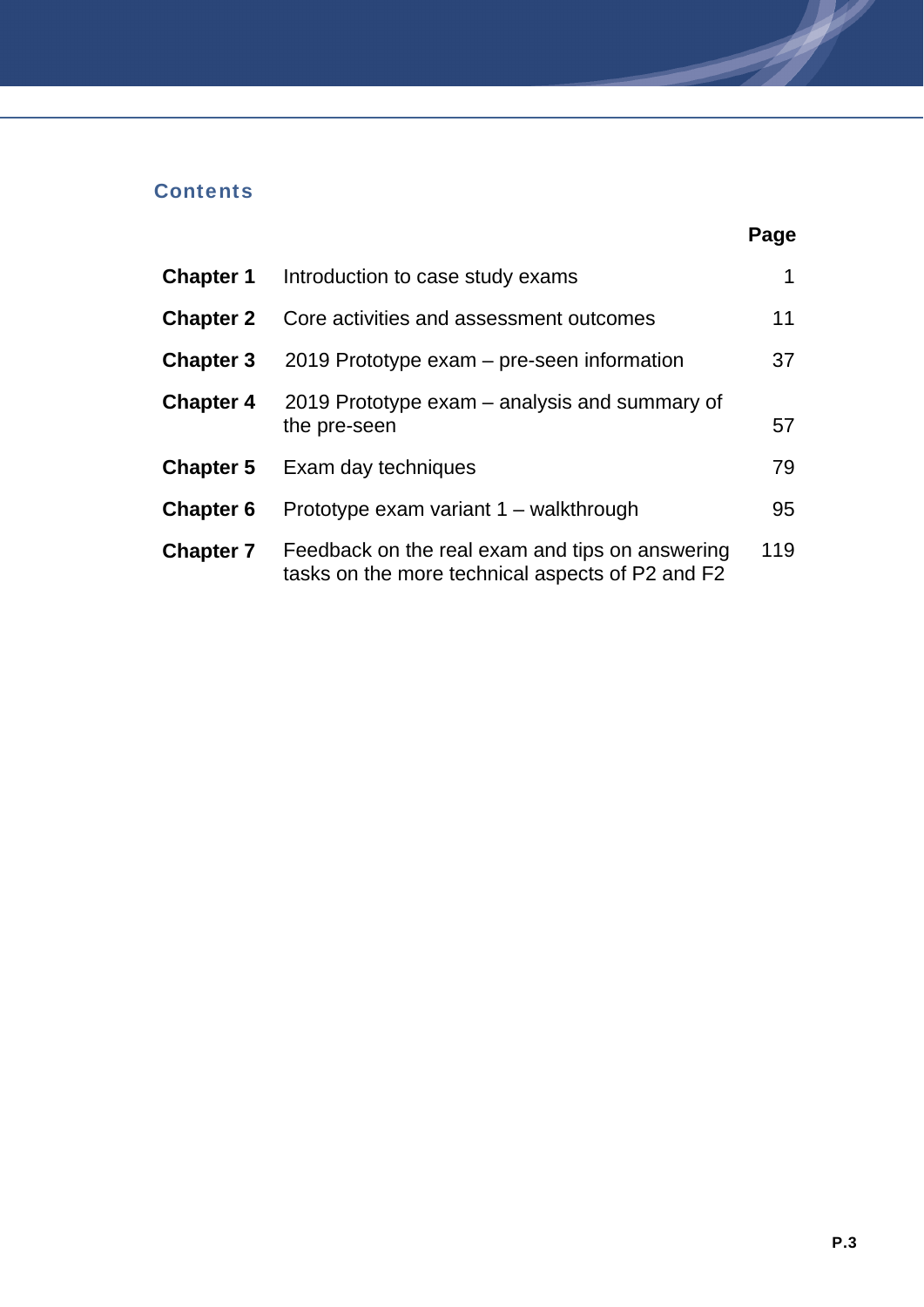## Introduction

### **Acknowledgements**

Every effort has been made to contact the holders of copyright material, but if any here have been inadvertently overlooked the publishers will be pleased to make the necessary arrangements at the first opportunity..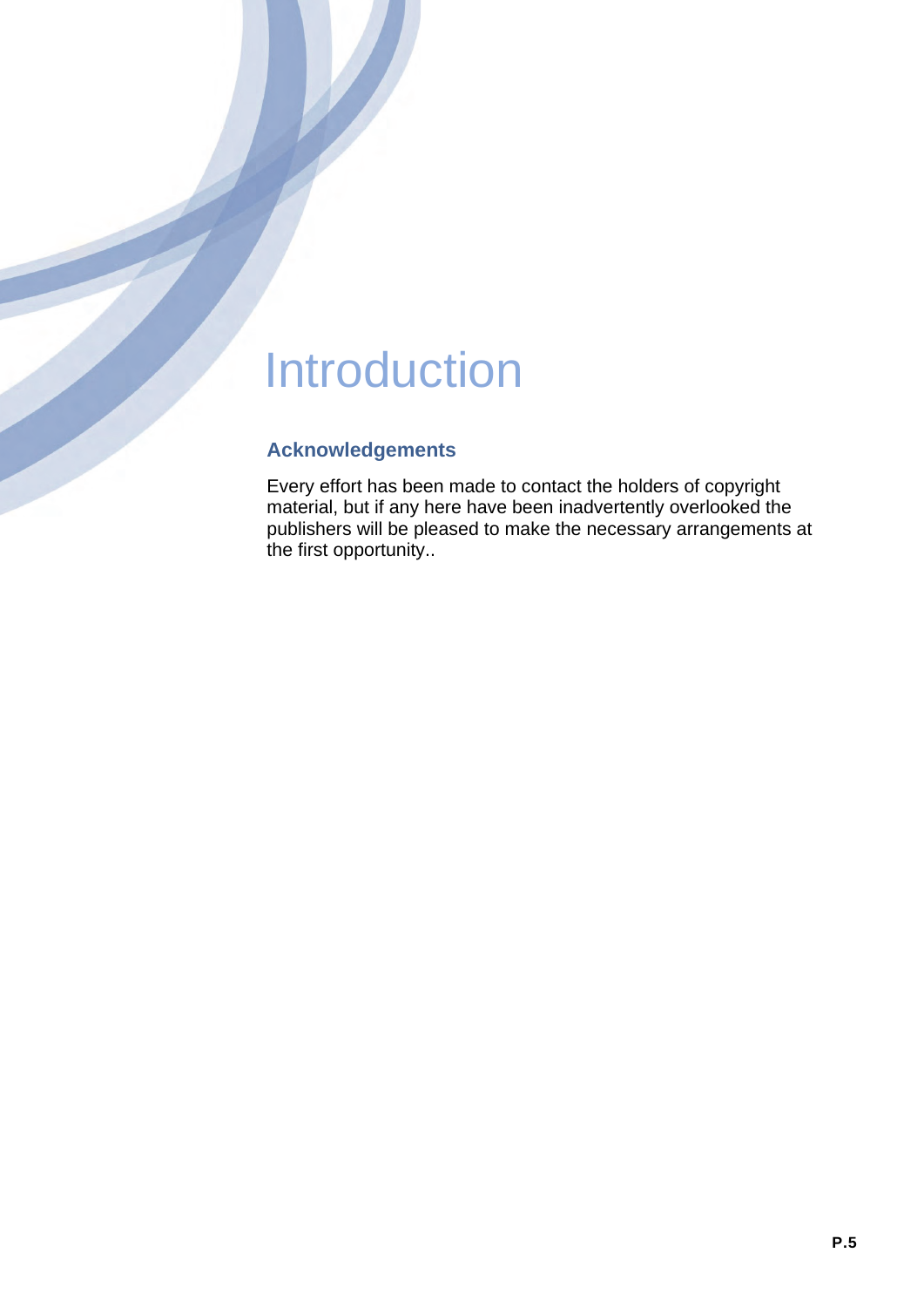## **How to use the Materials**



**Test your understanding** – Following key points and definitions are exercises which give the opportunity to assess the understanding of these core areas. Within the work book the answers to these sections are left blank, explanations to the questions can be found within the online version which can be hidden or shown on screen to enable repetition of activities.



**Illustration** – to help develop an understanding of topics and the test your understanding exercises the illustrative examples can be used.

Quality and accuracy are of the utmost importance to us so if you spot an error in any of our products, please send an email to mykaplanreporting@kaplan.com with full details.

Our Quality Coordinator will work with our technical team to verify the error and take action to ensure it is corrected in future editions.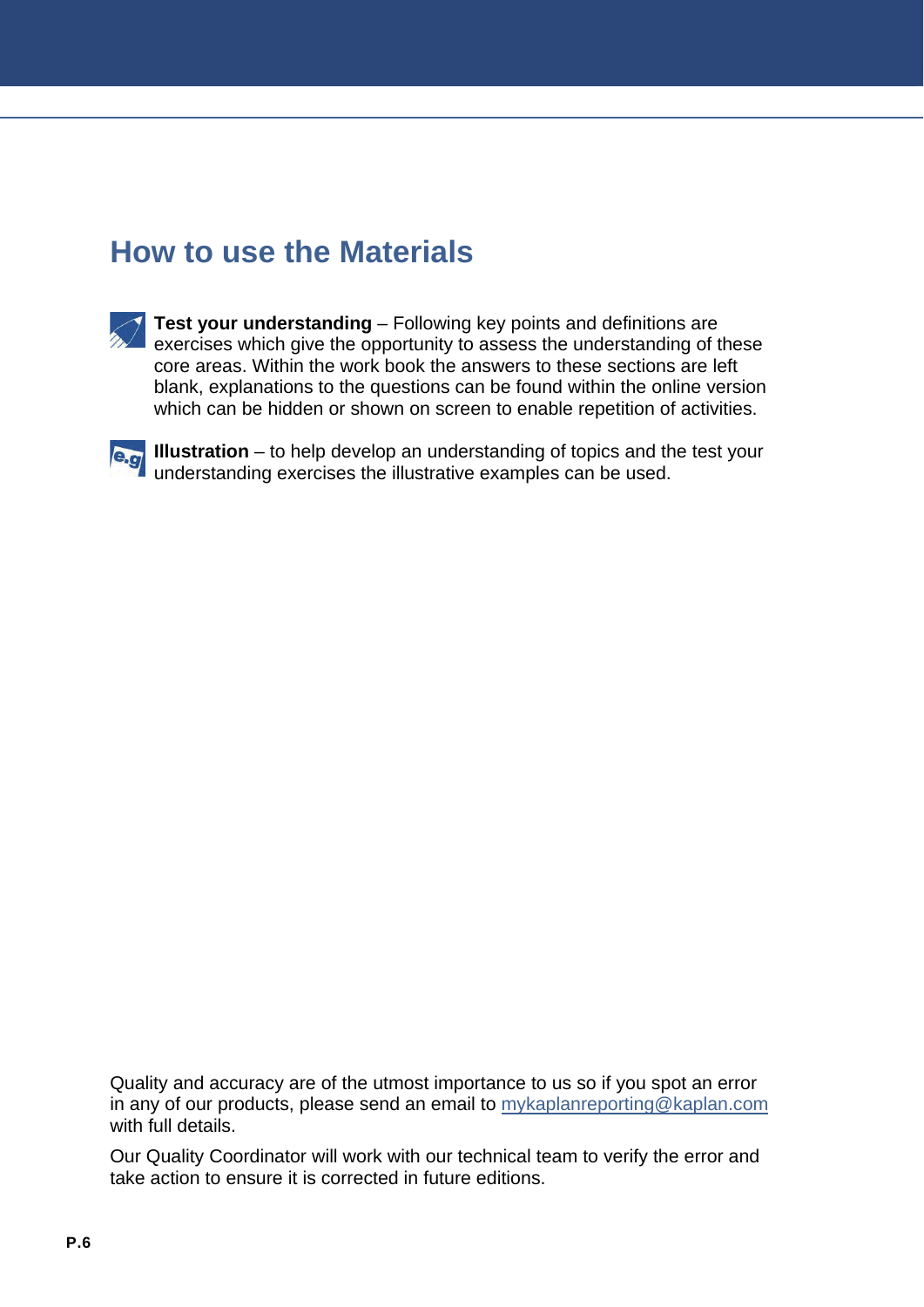### **Exam Introduction**

To complete the CIMA qualification and be able to use the designatory letters of ACMA and CGMA, candidates for this prestigious award need to achieve three things:

- attain the entry requirements for the professional level qualification
- study for and complete the relevant professional level assessments and examinations
- complete three years of relevant practical experience

This text concentrates on the second of these requirements, and in particular to study for and complete the Management level case study exam.

### **Overview of exam**

The case study exam will be available four times a year. The purpose of this exam is to consolidate learning at each level by reflecting real life work situations. The exam is human marked.

This approach allows a wide range of knowledge and skills to be tested including research and analysis, presentation of information and communication skills whilst still ensuring competence in key skills.

CIMA believe that this format will provide the commitment to delivering the competencies which employer's desire thereby improving 'employability'.

For example, the Management level case study exam will be set within a simulated business context, placing the candidate in the job role matched to the competency level. In the case of the Management level, the job role is that of a Finance Manager (usually a management accountant) with responsibility for monitoring and implementing strategy. The focus will be on the need to translate long-term decisions into medium-term plans.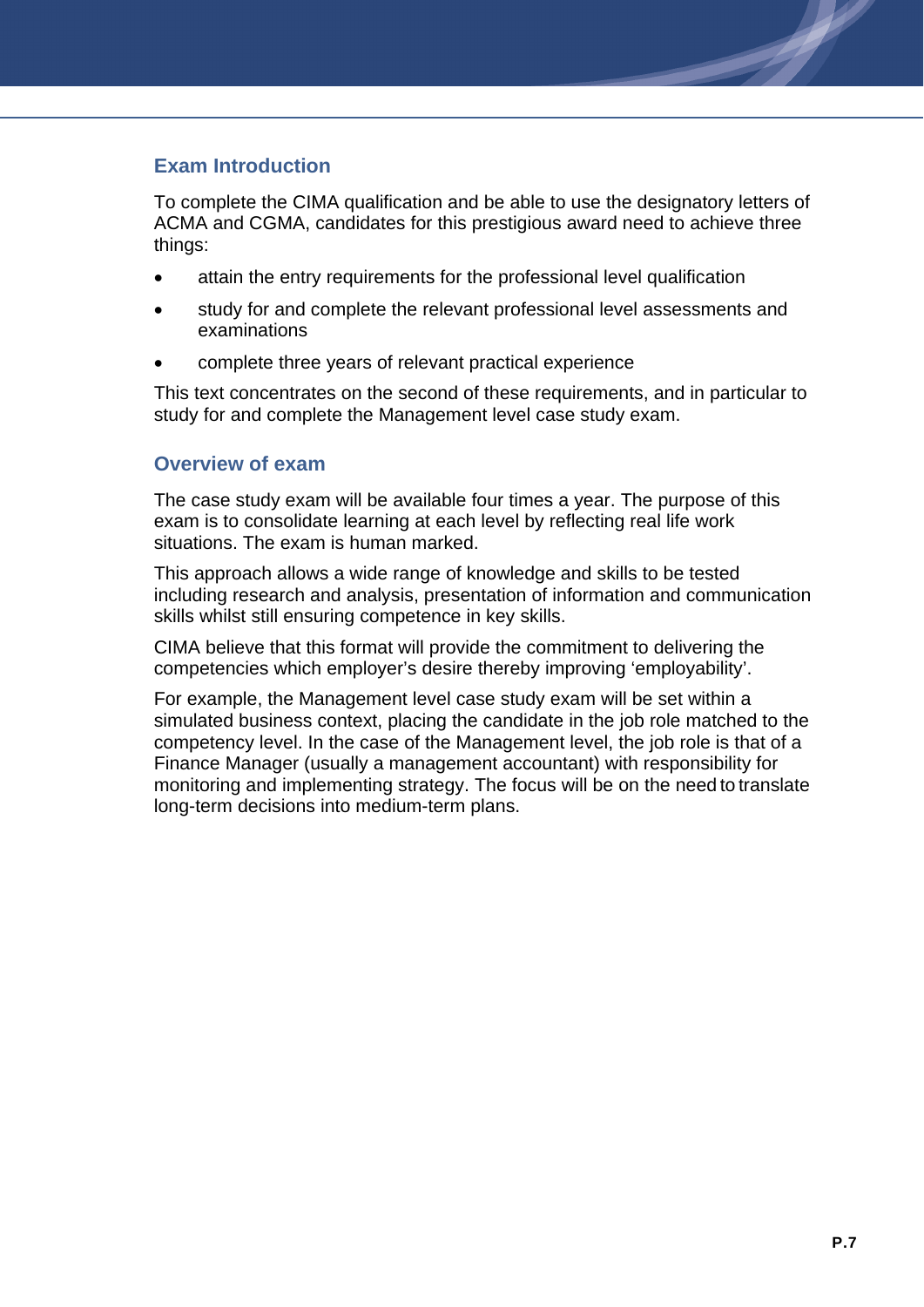Typical aspects of such a role could include the following:

- Responsibility for monitoring and implementing strategy, focussing on the medium term. Translating the long-term strategy that has been decided at the senior management/board level into medium-term, tactical goals.
- Making full use of technologies to derive information that can be of value in evaluating business opportunities, including the implementation of cyber technologies in order to evaluate business processes and to create and enhance value for the company
- Collaboration with colleagues from finance and other disciplines to make decisions concerning investment projects, product development and product pricing.
- A sound understanding of the business environment, including the opportunities arising in the digital ecosystem, and a requirement to measure and report on the performance of individuals and divisions and an expectation to evaluate business risks
- Involvement in the accounting decisions that affect the preparation and content of the consolidated financial statements prepared by the company, requiring the exercise of professional judgement taking into account the effect that recommendations and decisions can have on the actions of internal and external decision-makers.
- Strong communication skills. The need to inform key decisions may raise significant ethical dilemmas that must be resolved in a justifiable and professional manner.

The exam is intended to replicate "a day in the life" of a finance professional operating at the Management level and provide a simulated environment for candidates to demonstrate the required level of proficiency in each of the competency areas. Consequently, the exam will be set and marked according to the weightings for each core activity.

The case study exam is 3 hours in duration and is made up of a series of timed tests or tasks. This makes the case study exam different from most exams you will have sat to date – once you have submitted a particular task (or the time limit is reached, whichever is sooner) you will be moved on and will not be able to return to that task. This should reduce the problem of not completing the paper but does mean you will need to be very disciplined when attempting each task.

Candidates will be provided with access to pre-seen information approximately seven weeks before the real exam.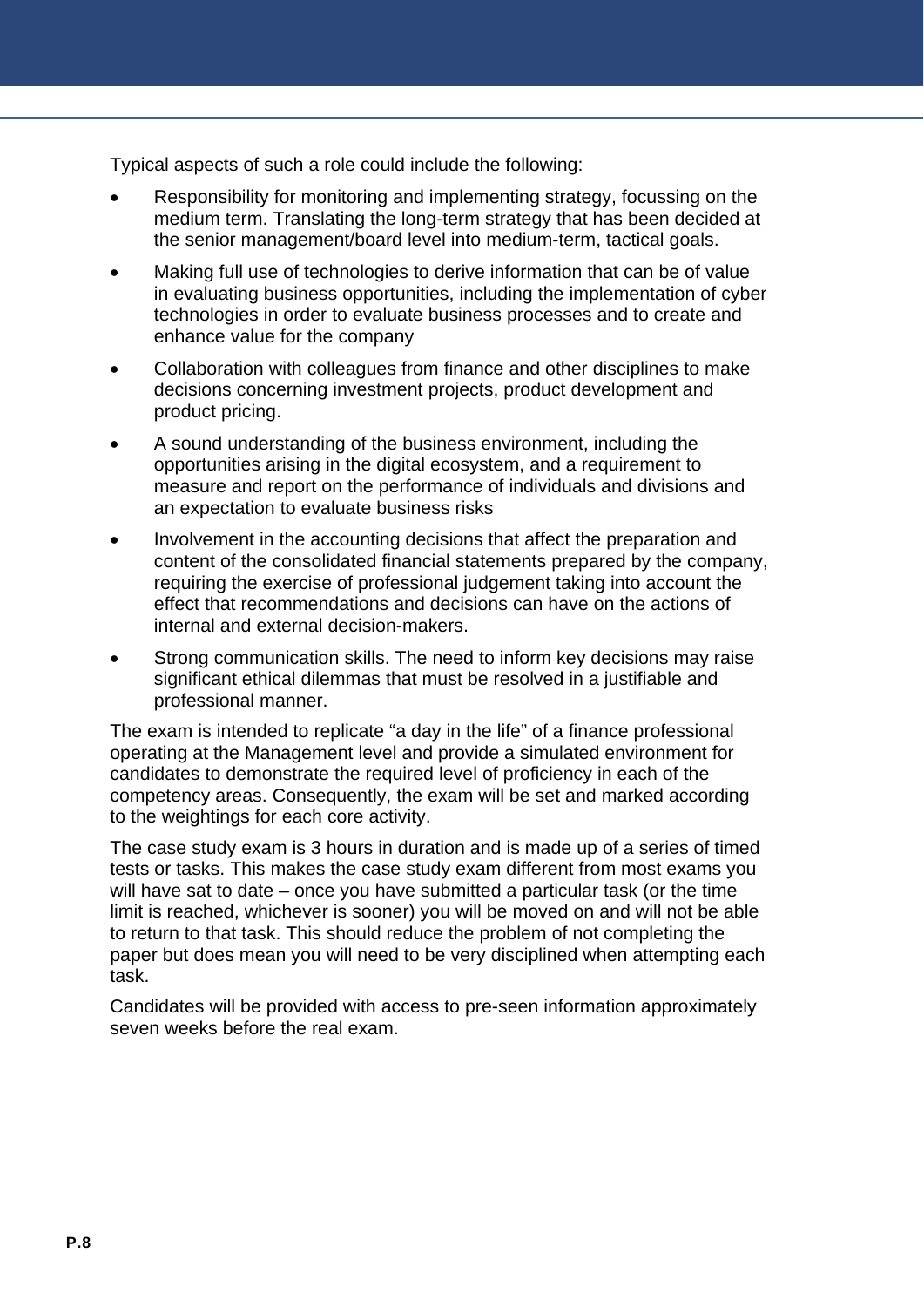### **Assessment aims and strategy**

The Case Study Examination tests the knowledge, skills and techniques from the three pillars within one simulated scenario and is taken at the end of each level of the CIMA Professional Qualification. Candidates are given a fictional Case Study before the examination and are expected to give solutions to the situations and challenges presented within the examination – based on the knowledge and skills acquired from the three subjects. The Case Study mimics their role in a real-work scenario, at each level of the qualification.

The case study exam is three hours long. The case study will include both preseen and unseen material, the latter being made available during the examination. They will incorporate short written answers, emails, letters and any form of appropriate communication required within the tasks set.

The focus is on application, analysis and evaluation which are levels 3, 4 and 5 of the CIMA hierarchy of verbs (see below).

Simulated business issues in the case studies provide candidates with the opportunity to demonstrate their familiarity with the context and interrelationships of the level's technical content. This reflects the cross functional abilities required in the workplace. Skills will include research, analysis, presentation of both financial and nonfinancial information and communication skills.

Feedback will be provided to candidates with their results. Exam sittings for the case studies will occur every three months. Candidates must have completed or be exempt from the three objective tests at a particular level before attempting the relevant case study.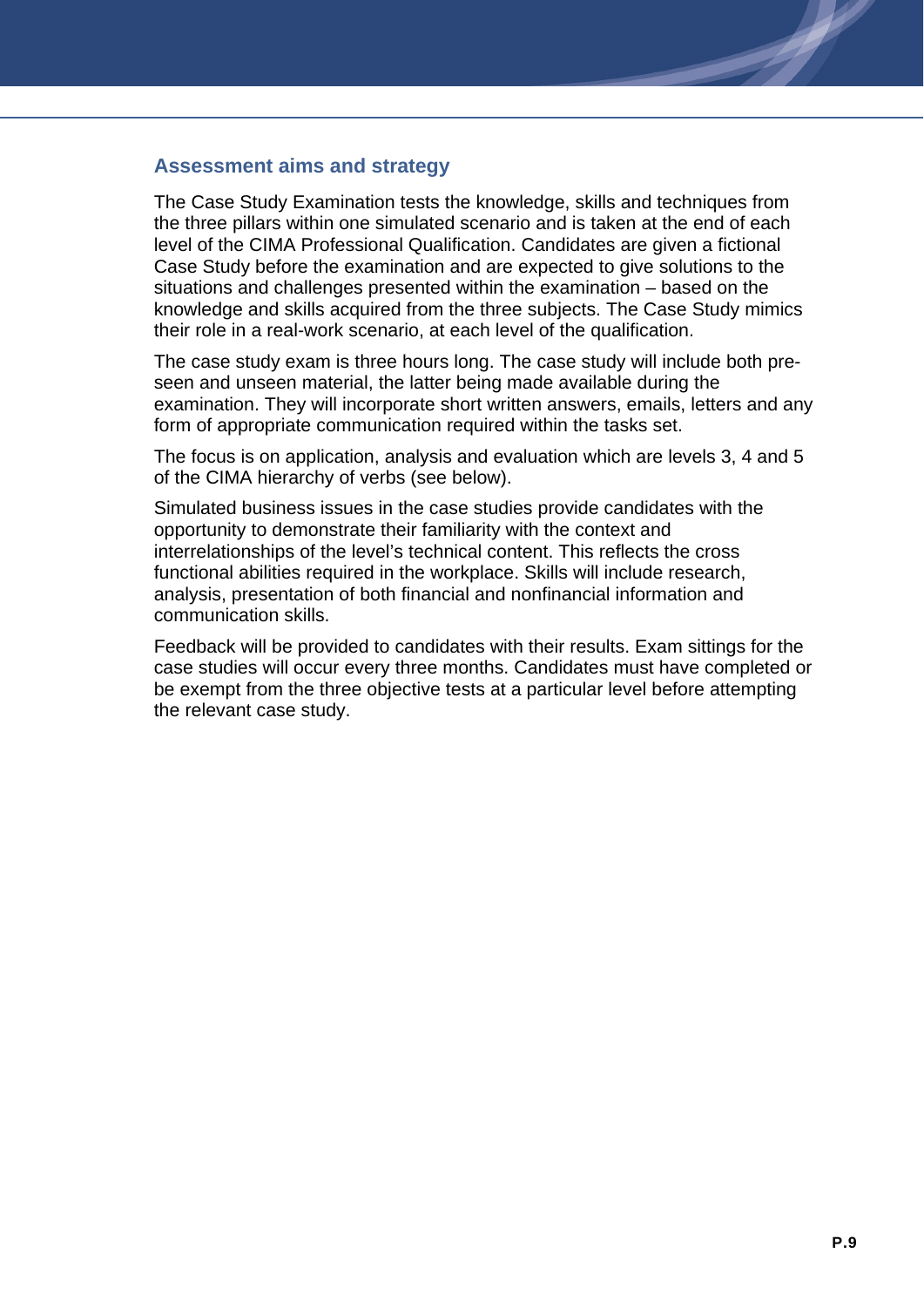### **Core activities and assessment outcomes**

Within each Management Case Study Examination, five "core activities" will be assessed. These core activities represent the tasks that are most frequent, critical and important to the entry level finance professional role.

The five core activities are:

- A Evaluate opportunities to add value.
- B Implement senior management decisions.
- C Manage performance and costs to aid value creation.
- D Measure performance.
- E Manage internal and external stakeholders.

The core activities are linked to associated assessment outcomes expressed in terms of 'I Can' statements that speak directly to the skills and competencies that drive the employability of successful learners.

The core activities require and draw together the knowledge, skills and techniques acquired while studying for Objective Tests and combining them with the mindset of a CIMA finance professional.

Each core activity is translated into a number of "assessment outcomes". These are a clear assertion of what a CIMA qualified finance professional should be able to do when the Examination has been completed and what the assessment will be designed to measure. Case Study assessment outcomes will be synoptic

These are discussed in more detail in chapters 1 and 2.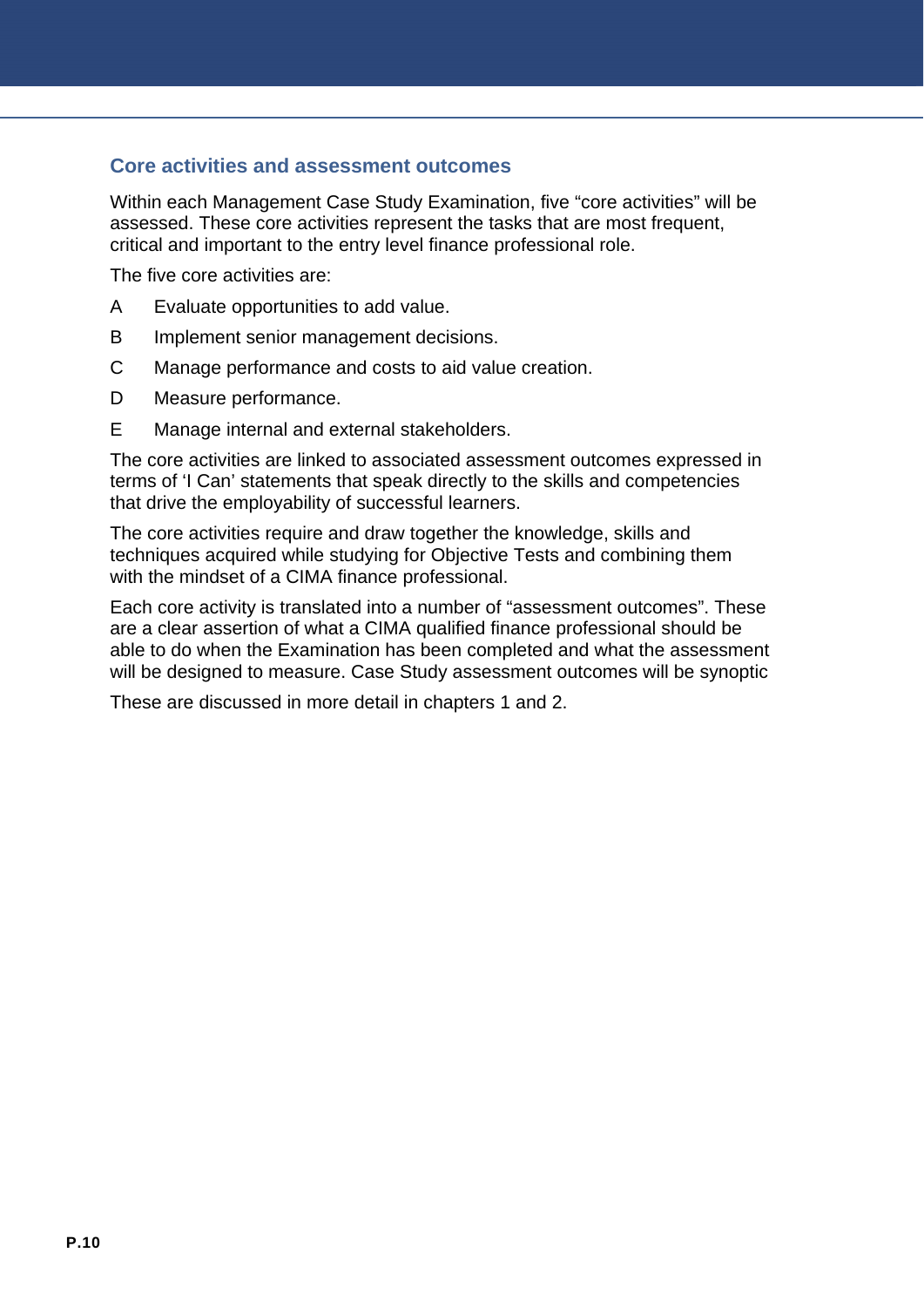### **Assessing skills – the CIMA verb hierarchy**

CIMA has adopted a skill framework for the assessments based on the revised Bloom's Taxonomy of Education Objectives. Bloom's Taxonomy classifies a continuum of skills that learners are expected to know and demonstrate.

| <b>Skill level</b>                            | <b>Verbs used</b>    | <b>Definition</b>                                             |  |  |
|-----------------------------------------------|----------------------|---------------------------------------------------------------|--|--|
| Level 5                                       | Advise               | Counsel, inform or notify                                     |  |  |
| <b>Evaluation</b>                             | <b>Assess</b>        | Evaluate or estimate the nature, ability or quality of        |  |  |
| How you are<br>expected to use your           | Evaluate             | Appraise or assess the value of                               |  |  |
| learning to evaluate,                         | Recommend            | Propose a course of action                                    |  |  |
| make decisions or<br>recommendations          | <b>Review</b>        | Assess and evaluate in order, to change if necessary          |  |  |
| Level 4                                       | Align                | Arrange in an orderly way                                     |  |  |
| <b>Analysis</b>                               | Analyse              | Examine in detail the structure of                            |  |  |
| How you are                                   | Communicate          | Share or exchange information                                 |  |  |
| expected to analyse<br>the detail of what you | Compare and contrast | Show the similarities and/or differences between              |  |  |
| have learned                                  | Develop              | Grow and expand a concept                                     |  |  |
|                                               | <b>Discuss</b>       | Examine in detail by argument                                 |  |  |
|                                               | Examine              | Inspect thoroughly                                            |  |  |
|                                               | Interpret            | Translate into intelligible or familiar terms                 |  |  |
|                                               | <b>Monitor</b>       | Observe and check the progress of                             |  |  |
|                                               | Prioritise           | Place in order of priority or sequence for action             |  |  |
|                                               | Produce              | Create or bring into existence                                |  |  |
| Level 3                                       | Apply                | Put to practical use                                          |  |  |
| <b>Application</b>                            | Calculate            | Ascertain or reckon mathematically                            |  |  |
| How you are<br>expected to apply              | Conduct              | Organise and carry out                                        |  |  |
| your knowledge                                | Demonstrate          | Prove with certainty or exhibit by practical means            |  |  |
|                                               | Prepare              | Make or get ready for use                                     |  |  |
|                                               | Reconcile            | Make or prove consistent/compatible                           |  |  |
| Level <sub>2</sub>                            | <b>Describe</b>      | Communicate the key features of                               |  |  |
| Comprehension                                 | <b>Distinguish</b>   | Highlight the differences between                             |  |  |
| What you are<br>expected to<br>understand     | <b>Explain</b>       | Make clear or intelligible/state the meaning or<br>purpose of |  |  |
|                                               | Identify             | Recognise, establish or select after consideration            |  |  |
|                                               | Illustrate           | Use an example to describe or explain something               |  |  |
| Level 1                                       | List                 | Make a list of                                                |  |  |
| Knowledge                                     | <b>State</b>         | Express, fully or clearly, the details/facts of               |  |  |
| What you are<br>expected to know              | <b>Define</b>        | Give the exact meaning of                                     |  |  |
|                                               | Outline              | Give a summary of                                             |  |  |

The case study exam will focus on Levels 3, 4 and 5.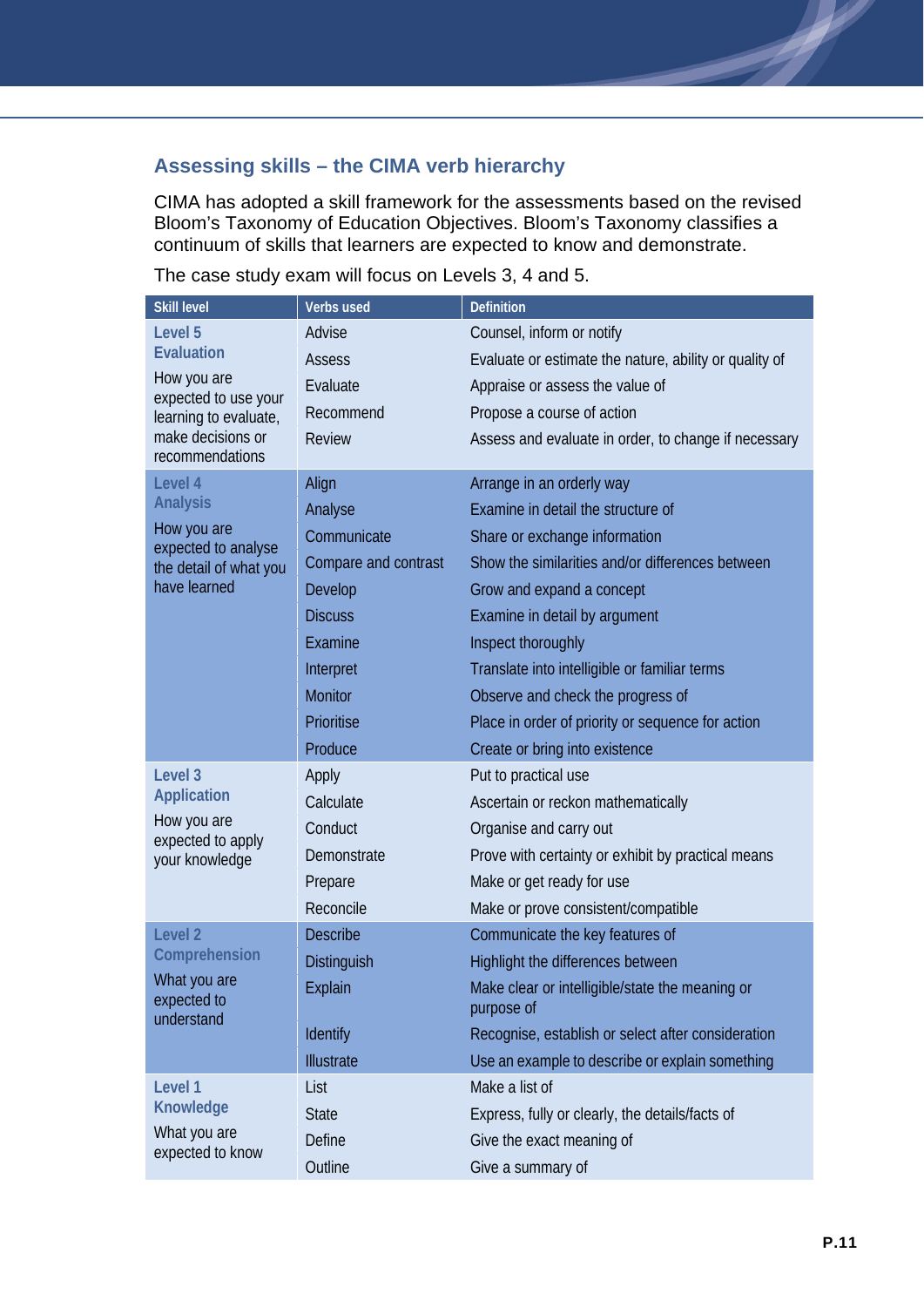### **How to use the material**

These Official CIMA learning materials brought to you by CIMA and Kaplan Publishing have been carefully designed to make your learning experience as easy as possible and give you the best chances of success in your Case Study **Examinations** 

This Study Text has been designed with the needs of home study and distance learning candidates in mind. However, the Study Text is also ideal for fully taught courses.

The aim of this textbook is to walk you through the stages to prepare for, and to answer, the requirements of the Case Study Examination.

Practical hints and realistic tips are given throughout the book making it easy for you to apply what you've learned in this text to your actual Case Study Exam.

Where sample solutions are provided, they must be viewed as just one interpretation of the case. One key aspect, which you must appreciate early in your studies, is that there is no single 'correct' solution.

Your own answer might reach different conclusions, and give greater emphasis to some issues and less emphasis to others, but score equally as well if it demonstrates the required skills.

If you work conscientiously through the official CIMA Study Text according to the guidelines above, as well as analysing the pre-seen information in full, you will be giving yourself an excellent chance of success in your examination.

Good luck with your studies!

### **Planning**

To begin with, formal planning is essential to get the best return from the time you spend studying. Estimate how much time in total you are going to need for each subject you are studying for the Case Study Examination. You may find it helpful to read "Pass First Time!" second edition by David R. Harris ISBN 978- 1-85617-798-6.

This book will provide you with proven study techniques. Chapter by chapter it covers the building blocks of successful learning and examination techniques and shows you how to earn all the marks you deserve, and explains how to avoid the most common pitfalls.

With your study material before you, decide which chapters you are going to study in each week, which weeks you will devote to practising past exams, and which weeks you will spend becoming familiar with your case study pre-seen material.

Prepare a written schedule summarising the above and stick to it! Students are advised to refer to articles published regularly in CIMA's magazine (Financial Management), the student e-newsletter (Velocity) and on the CIMA website, to ensure they are up to date with relevant issues and topics.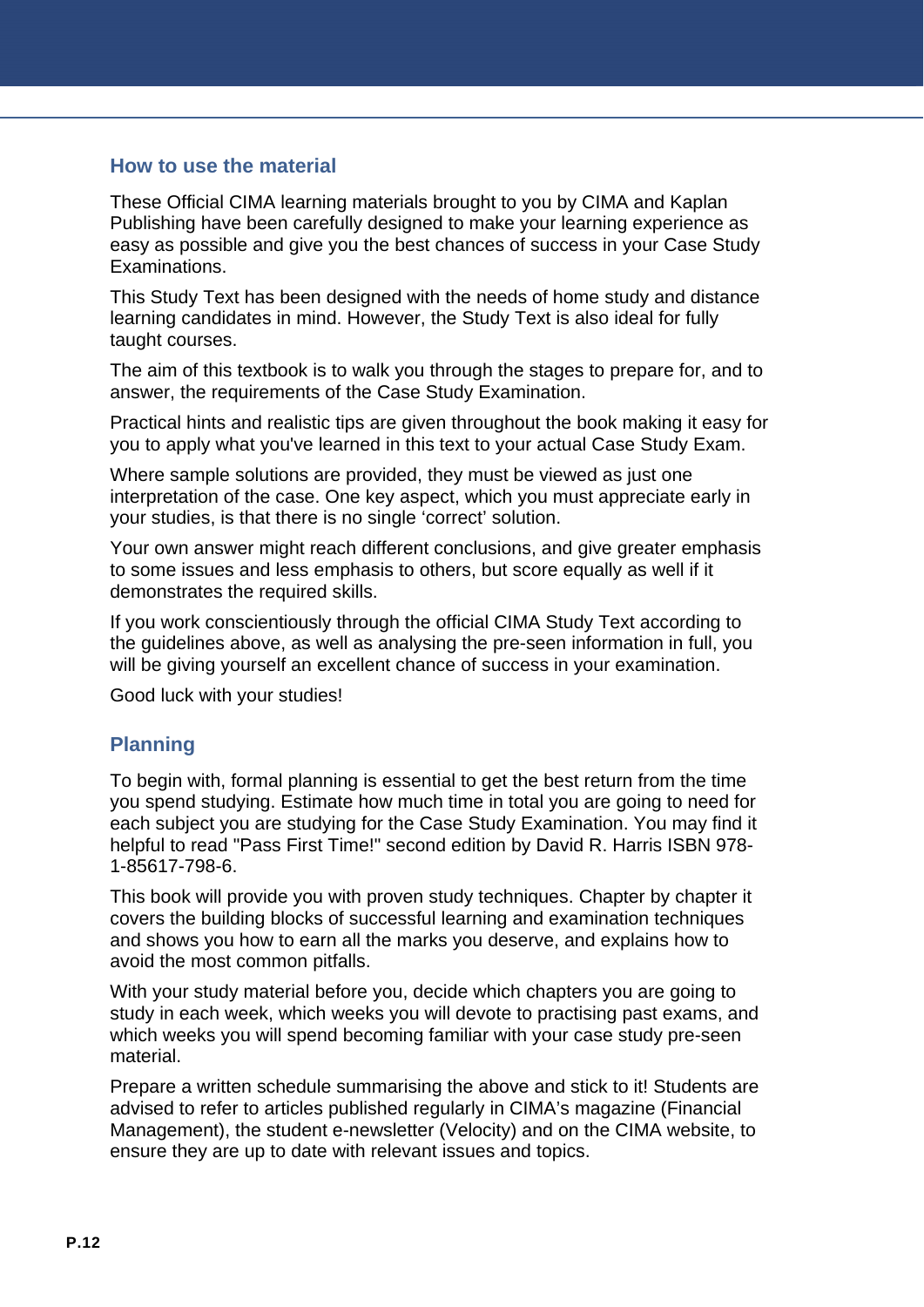### **Tips for effective studying**

- 1 Aim to find a quiet and undisturbed location for your study, and plan as far as possible to use the same period of time each day. Getting into a routine helps to avoid wasting time. Make sure that you have all the materials you need before you begin so as to minimise interruptions.
- 2 Store all your materials in one place, so that you do not waste time searching for items every time you want to begin studying. If you have to pack everything away after each study period, keep your study materials in a box, or even a suitcase, which will not be disturbed until the next time.
- 3 Limit distractions. To make the most effective use of your study periods you should be able to apply total concentration, so turn off all entertainment equipment, set your phones to message mode, and put up your 'do not disturb' sign.
- 4 Your timetable will tell you which topic to study. However, before diving in and becoming engrossed in the finer points, make sure you have an overall picture of all the areas that need to be covered by the end of that session. After an hour, allow yourself a short break and move away from your Study Text. With experience, you will learn to assess the pace you need to work at. Each study session should focus on component learning outcomes – the basis for all questions.
- 5 Work carefully through a chapter, making notes as you go. When you have covered a suitable amount of material, vary the pattern by attempting a practice question. When you have finished your attempt, make notes of any mistakes you made, or any areas that you failed to cover or covered more briefly. Be aware that all component learning outcomes will be tested in each examination.
- 6 Make notes as you study, and discover the techniques that work best for you. Your notes may be in the form of lists, bullet points, diagrams, summaries, 'mind maps', or the written word, but remember that you will need to refer back to them at a later date, so they must be intelligible. If you are on a taught course, make sure you highlight any issues you would like to follow up with your lecturer.
- 7 Organise your notes. Make sure that all your notes, calculations etc. can be effectively filed and easily retrieved later.

### **Relevant practical experience**

In order to become a Chartered Global Management Accountant (ACMA, CGMA), you need a minimum of three years' verified relevant work-based practical experience.

Read the 'Applying for Membership' brochure for full details of the practical experience requirements (PER).

Information concerning formulae and tables will be provided via the CIMA website, www.cimaglobal.com, and your EN-gage login.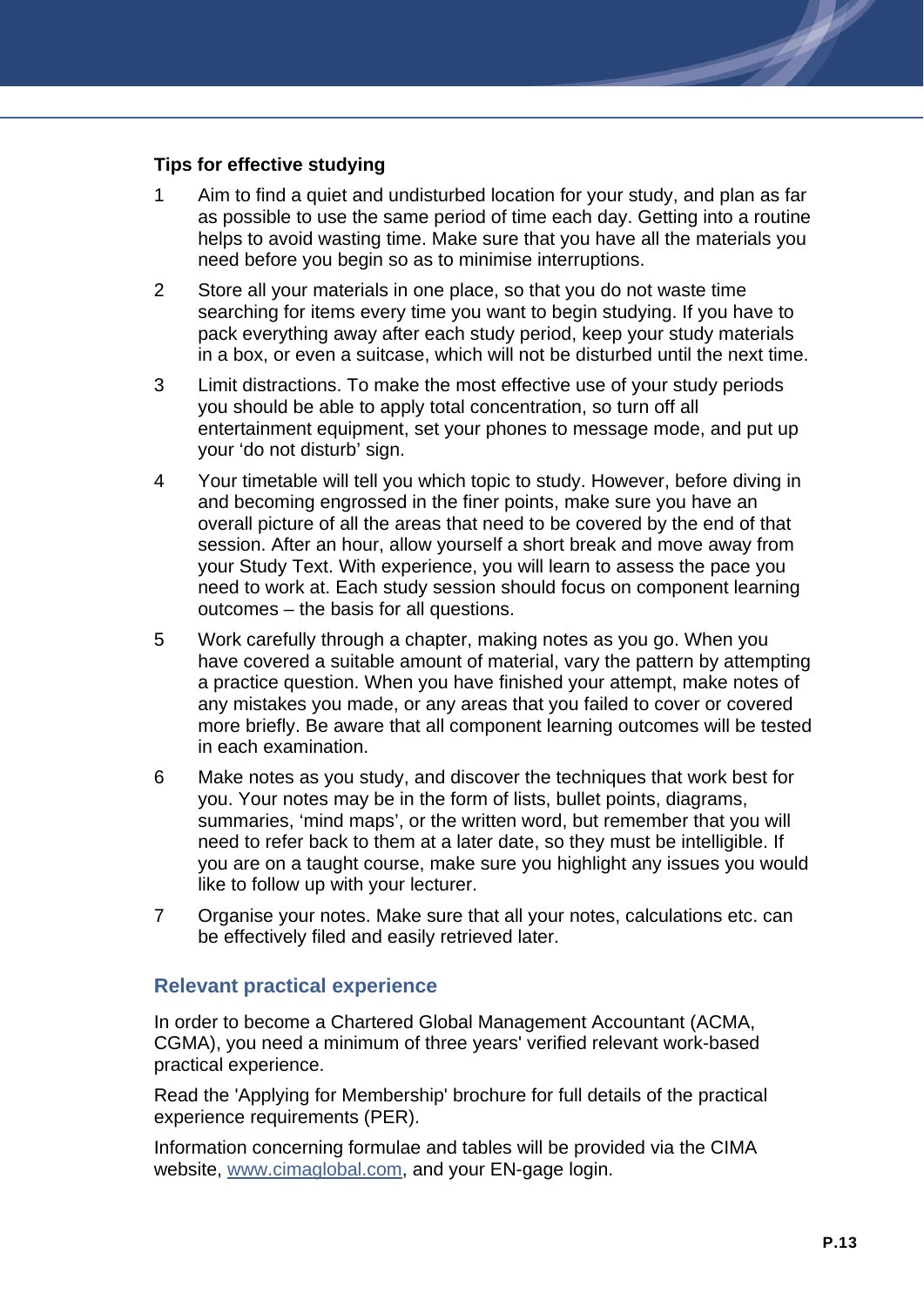### **Chapter**

**1** 

## Introduction to case study exams

### Chapter learning objectives

 To gain an overview of the case study exam, its purpose, structure and the process involved.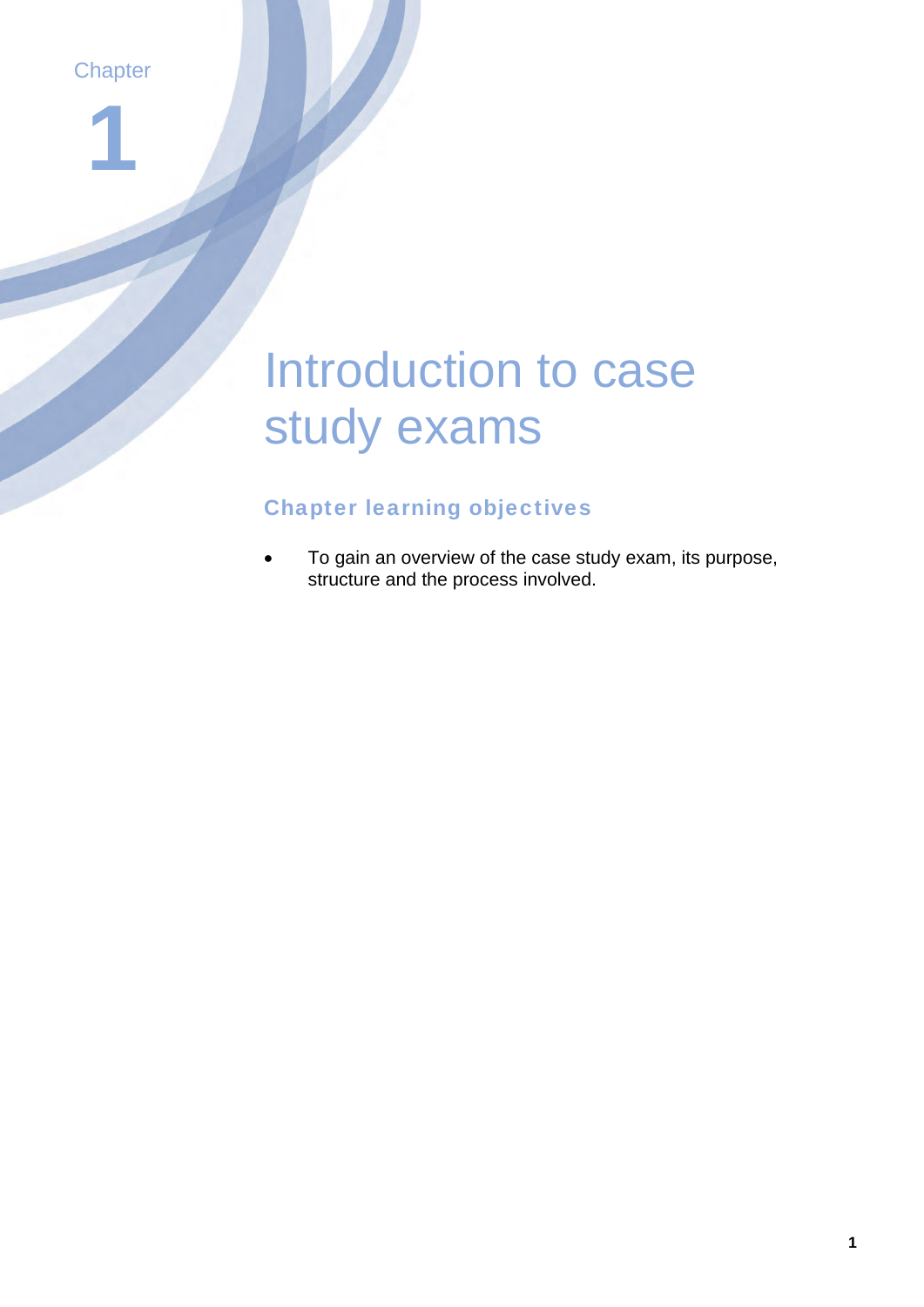### **1 The structure of the CIMA Management Level**

Each level of CIMA's professional qualification consists of three objective test 'pillar' exams, followed by the Case Study Examination.

You can only attempt the Case Study Examination after all objective tests for the level have been completed or if exemptions have been given.

For the 2019 syllabus the three Management level pillar exams are as follows:

- E2 Managing Performance
- P2 Advanced Management Accounting
- F2 Advanced Financial Reporting

The objective tests for each of these individual subjects ensure the acquisition of the breadth of knowledge, skills and techniques that provide the foundation for approaching the Case Study Examination.

### **2 Why a Case Study Examination?**

The CIMA Case Study Examinations are 'capstone' examinations designed to demonstrate mastery of previously acquired knowledge, skills and techniques and the drawing together of these to provide solutions to unstructured, synoptic problems.

Each synoptic assessment combines the content covered in all three pillar subjects at the level into a single assessment. Its aim is the "undoing" of the pillar and subject divisions of the syllabus and the application of knowledge, skills and techniques to the type of problems that you might encounter in the workplace in a role matched to the appropriate level of the qualification.

The examination uses a simulated Case Study to provide a rich, immersive scenario to prepare and to provide a context for the tasks in the examination. The case study scenarios are developed around today's modern business environment and the challenges that you will face – allowing you to demonstrate the 'core activities' that have been identified by employers as critical.

The tasks within the unseen examination will be practical and applied, not theoretical or academic. To be successful, you will have to perform these core activities in the same way and to the same standards that would be valid and valued in the workplace.

The Case Study Examination is thus an attempt to simulate workplace problem solving, and allows examiners to move one step closer to the assessment of competence than is possible with objective test questions. It is a test of both professional competence and, by implication, employability.

In addition, the purpose of the Case Study Examination is to assess your proficiency in those specific skills that are less likely to be automated.

The purpose of this text is to suggest how you might prepare for the examination by developing and practising your skills. Since the examination tests a range of different skills, preparing for this examination needs to be different from studying for a 'traditional' examination.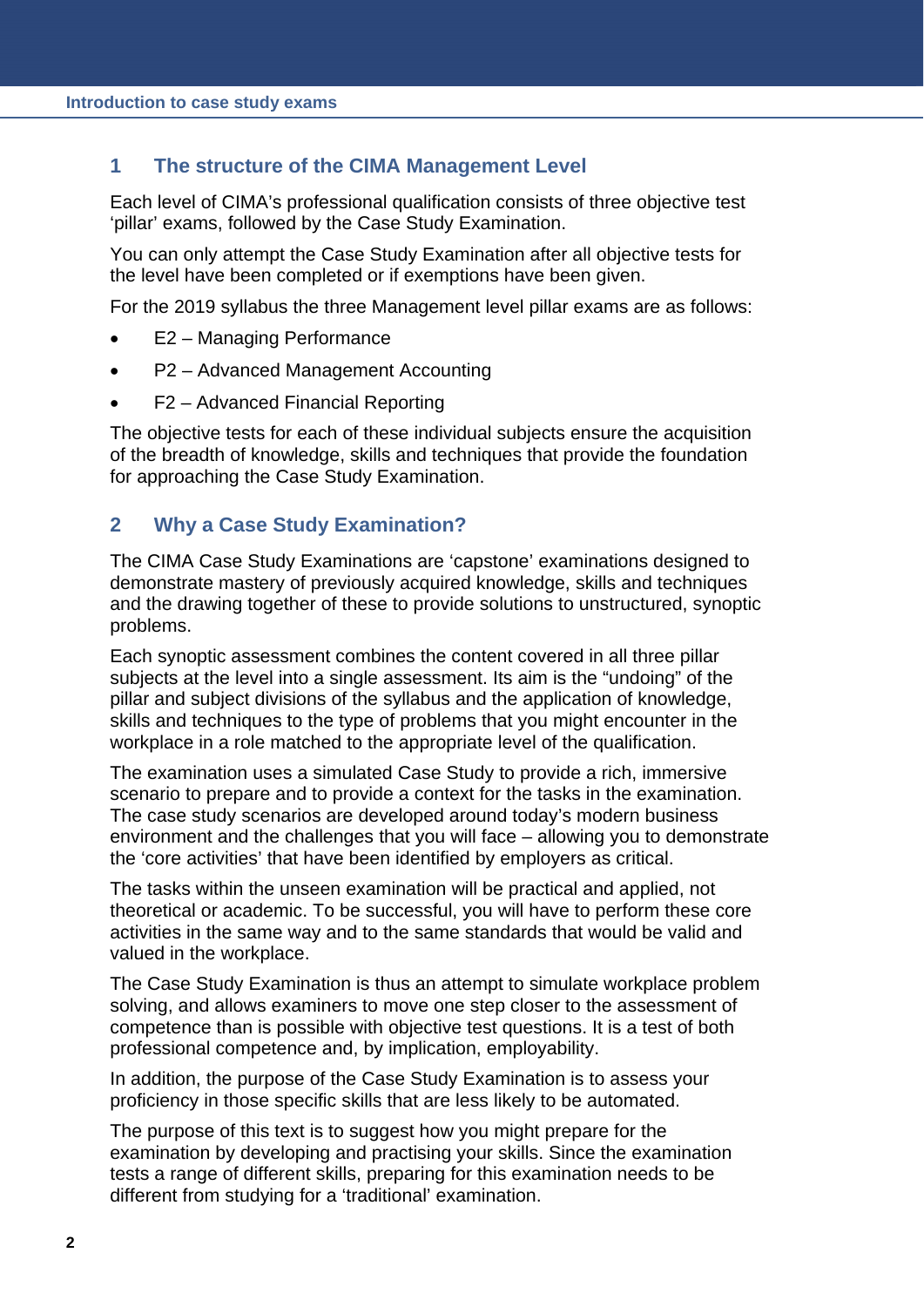### **3 Your role**

Each case study examination will be set within a simulated business context, placing the candidate in the job role matched to the competency level.

In the case of the Management level the role simulated is that of a Finance Manager, reporting to the Financial Controller, Finance Director, Board Members and/or peers within the organisation

This role can be broken down as follows:

- As a manager with responsibility for monitoring and implementing strategy the job focus is on the medium term. This involves translating the longterm strategy that has been decided at the senior management/board level into medium-term, tactical goals, making full use of technologies to derive information that can be of value in evaluating business opportunities, including the implementation of cyber technologies in order to evaluate business processes and to create and enhance value for the company
- The manager has to collaborate with colleagues from finance and other disciplines to make decisions concerning investment projects, product development and product pricing and relies on the output of junior colleagues on matters such as cost drivers to formulate optimal recommendations. The responsibilities require a sound understanding of the business environment, including the opportunities arising in the digital ecosystem, and the manager is required to measure and report on the performance of individuals and divisions. There is also an expectation to evaluate business risks
- Being involved in the accounting decisions that affect the preparation and content of the consolidated financial statements prepared by the company, the manager's duties require the exercise of professional judgement, as recommendations and decisions can have a significant impact on the actions of both internal and external decision-makers. The manager's successful performance requires strong communication skills. The need to inform key decisions may raise significant ethical dilemmas that must be resolved in a justifiable and professional manner.

In summary, the Management level focuses on the skills the Finance Manager will need to translate long-term decisions into medium-term plans. In the same way as a finance professional working at this level, candidates will be able to use data and relevant technology to manage organisational and individual performance, allocate resources to implement decisions; monitor and report implementation of decisions; as well as prepare and interpret financial statements to show performance, among other responsibilities.

The competency level assesses you on five core activities that are the most frequent, important and critical to the work of the finance manager. These include evaluating opportunities to add value, implementing senior management decisions, managing performance and costs to aid value creation, measuring performance and managing internal and external stakeholders.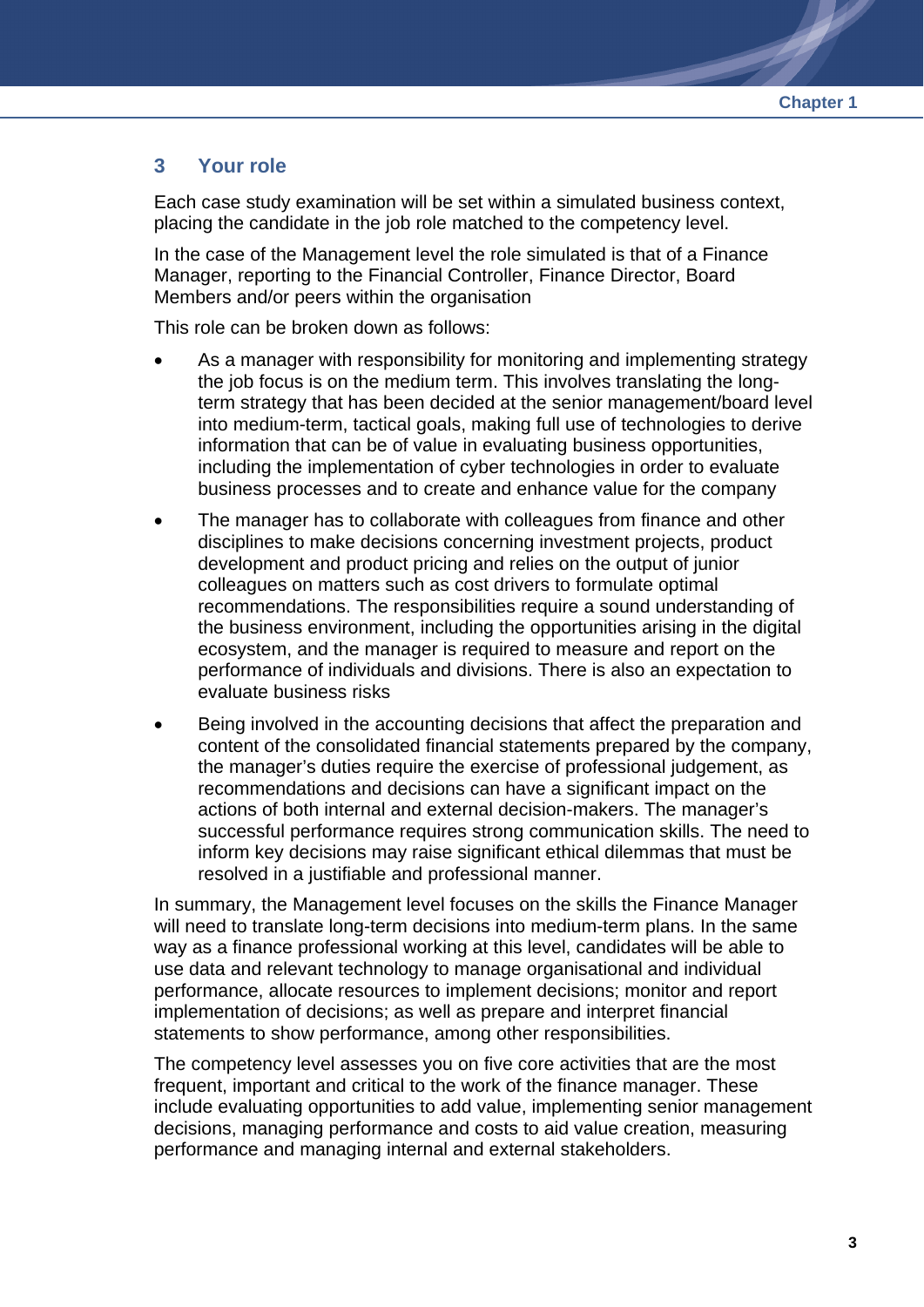### **4 The exam 'blueprints'**

For the first time, CIMA has released blueprints for its Professional Qualification Examination. The intent is that blueprints will demystify the examination – giving greater clarity on examinable topics; assessment approach, design and weightings; and learner expectations.

The Case Study Examination blueprint contains the following:

- **Core activities** Business-related tasks that are common to the role being simulated and valued by employers which, if performed satisfactorily, enables the demonstration of the assessment outcomes.
- **Assessment outcomes** A clear assertion of what a CIMA qualified finance professional can do when the examination has been completed and what the assessment will be designed to measure. Case Study assessment outcomes will be synoptic.



All core activities will be assessed in each form of the examination in line with the weightings. A sample of related assessment outcomes will be tested. Blueprints are discussed in more detail in chapter 2.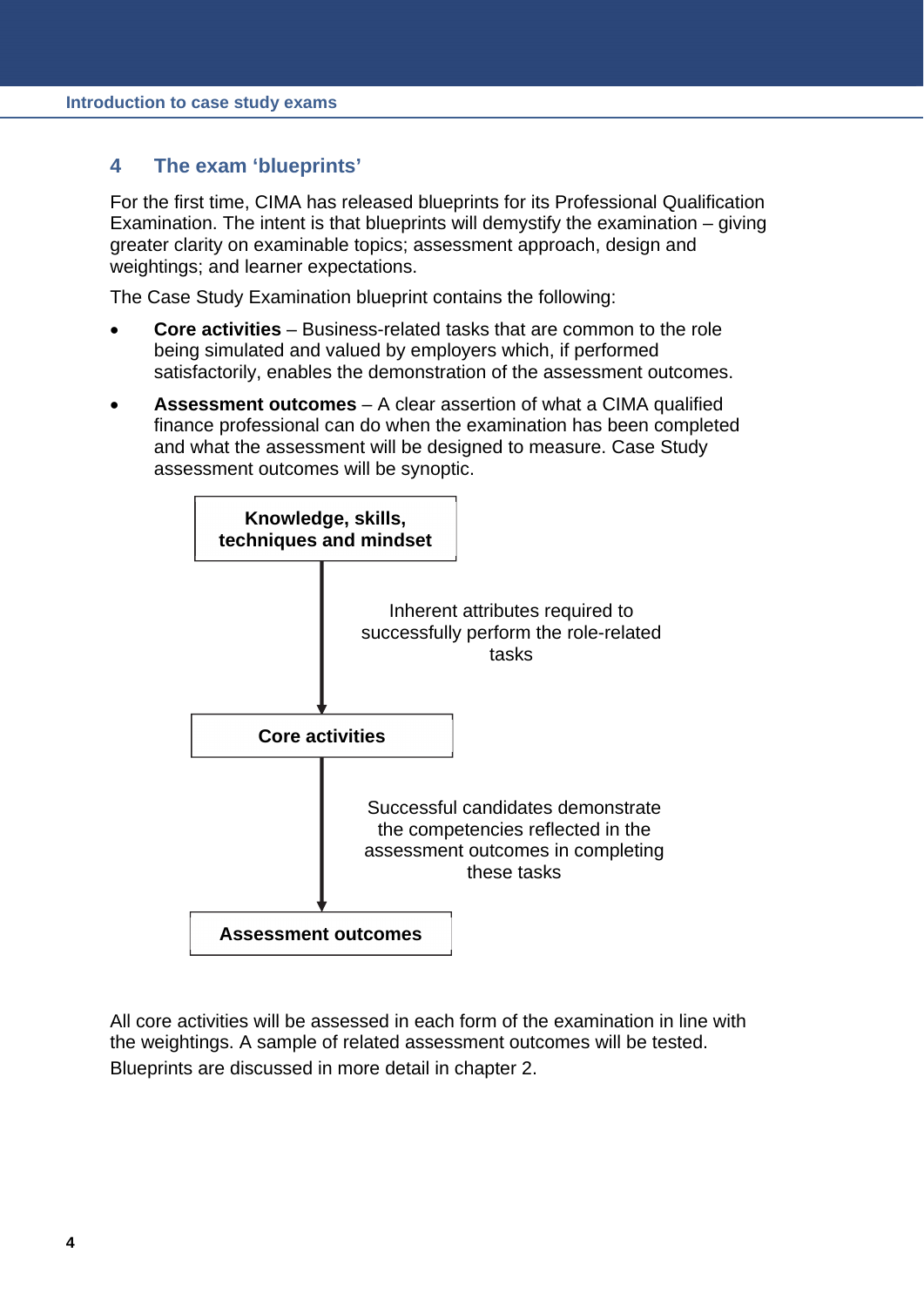### **5 The exam process**

### **5.1 Overview**

The examination is three hours long. A 15-minute tutorial is available before the start of the examination to allow candidates to familiarise themselves with the test driver.

The examination has four sections (tasks), which are each 45 minutes long. All sections are equally weighted. Candidates may finish a section early and move on to the next but cannot return to previous sections in the time remaining.

There may be more than one sub-task within each section and an indication of how long to spend on each sub-task will be given to allow candidates to manage their time.

| Section<br>(task) | Time for section<br>(minutes) | Number of<br>answer screens | Number of<br>sub-tasks | % time to spend on<br>each sub-task |
|-------------------|-------------------------------|-----------------------------|------------------------|-------------------------------------|
| 1                 | 45                            |                             | 2                      | (a) 50%                             |
|                   |                               |                             |                        | (b) $50%$                           |
| $\overline{2}$    | 45                            |                             | 2                      | (a) 60%                             |
|                   |                               |                             |                        | (b) 40%                             |
| 3                 | 45                            |                             | 2                      | (a) 40%                             |
|                   |                               |                             |                        | (b) 60%                             |
| 4                 | 45                            |                             | 2                      | (a) 50%                             |
|                   |                               |                             |                        | (b) 50%                             |

For example, the first exam variant of the sample prototype paper shows the following instructions:

More than one core activity will normally (but not always) be assessed in each section/task and the order of core activities and assessment outcomes in the blueprint does not reflect how these might be structured in the examination.

For each sitting there are a number of variants, so different students will not necessarily face the same exam tasks. You are not permitted to discuss any aspects of the variant you sat until after the exam window has finished. The marking and moderation processes ensure that no advantage is gained from sitting one particular variant rather than another.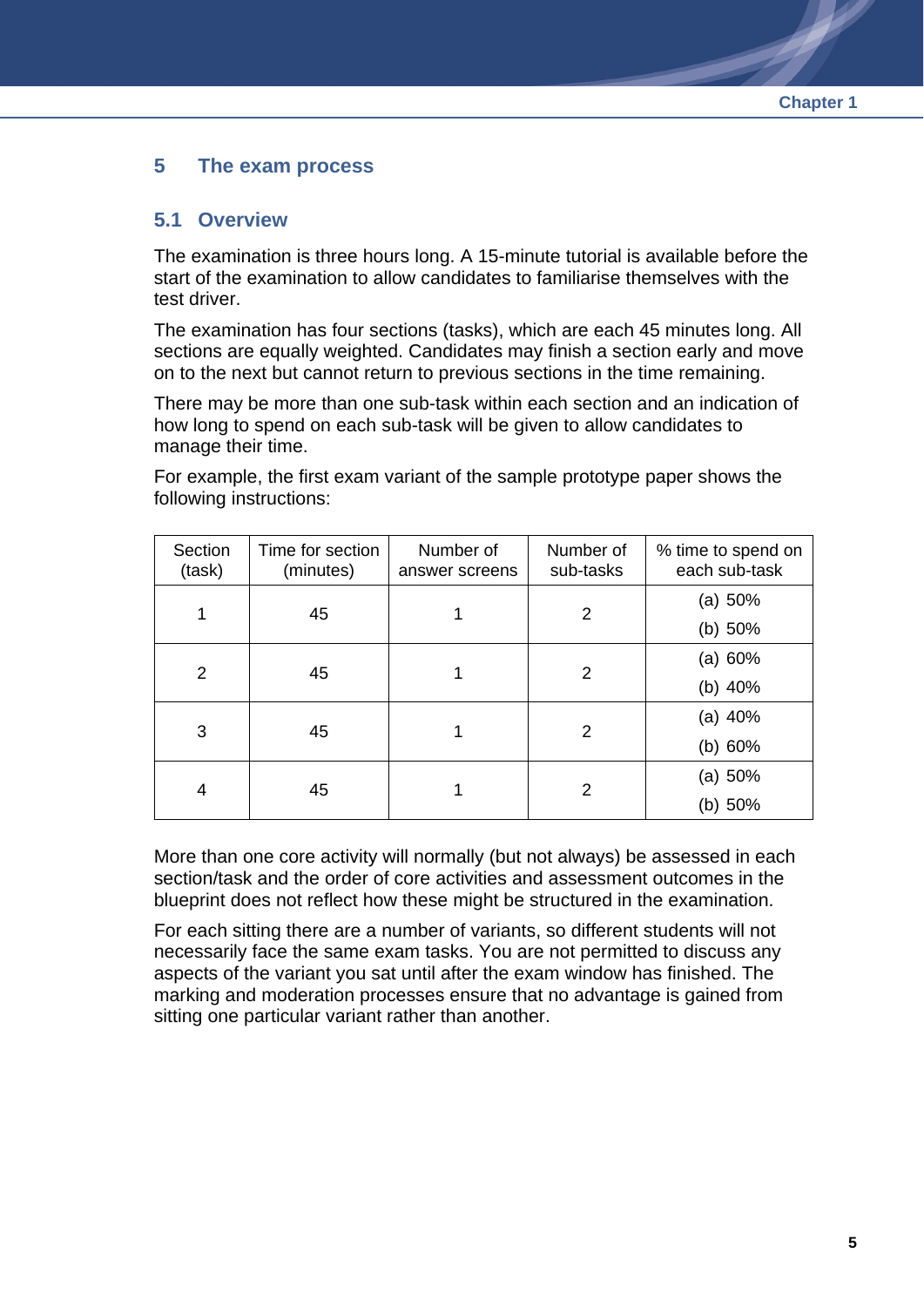### **5.2 The pre-seen**

The exam is based on:

- pre-seen material issued in advance of the exam day, supplemented by
- additional, previously unseen material given to you in the exam room.

From the May 2020 sitting onwards, one pre-seen will be used over two exam windows, giving candidates the opportunity to resit using the same pre-seen. The pre-seen will be shared as follows:

- May / August
- November / February

CIMA releases the pre-seen material approximately seven weeks before the first examination. This is posted on the student area of the CIMA website (www.cimaglobal.com) and it is your responsibility to download it and to print off a copy.

The pre-seen material is an introductory scenario to set the scene for the case study, together with accounting and financial information. The pre-seen material is an extended scenario, which contains a range of background sections and a maximum of 4 or 5 exhibits, with additional information which may or not be specific to the organisation itself.

You will be taking on the role of a Finance Manager who works for the organisation, and your responses to the tasks will usually be addressed to your superior.

### **5.3 The unseen**

In the examination you will be provided with the following.

- An on-screen version of the pre-seen material
- Additional new unseen material, which contains both triggers (new information) and tasks (what you need to do)
- Space to complete your answers
- An on-screen calculator (although candidates are permitted to take their own calculators as long as it's a CIMA approved model.)
- Reference materials (Present value tables, Cumulative present value tables and Normal distribution tables)
- A notepad and pen for planning and workings along with an on-screen scratch pad.

The unseen material will be a continuation of the pre-seen and will usually bring the scenario up to date. In some cases there is a 'twist' in the unseen i.e. a development that students might not have anticipated from the pre-seen. The unseen may focus on a number of issues that appeared in the pre-seen or it may just focus on one or two; either way it will provide the basis for the content of your answers.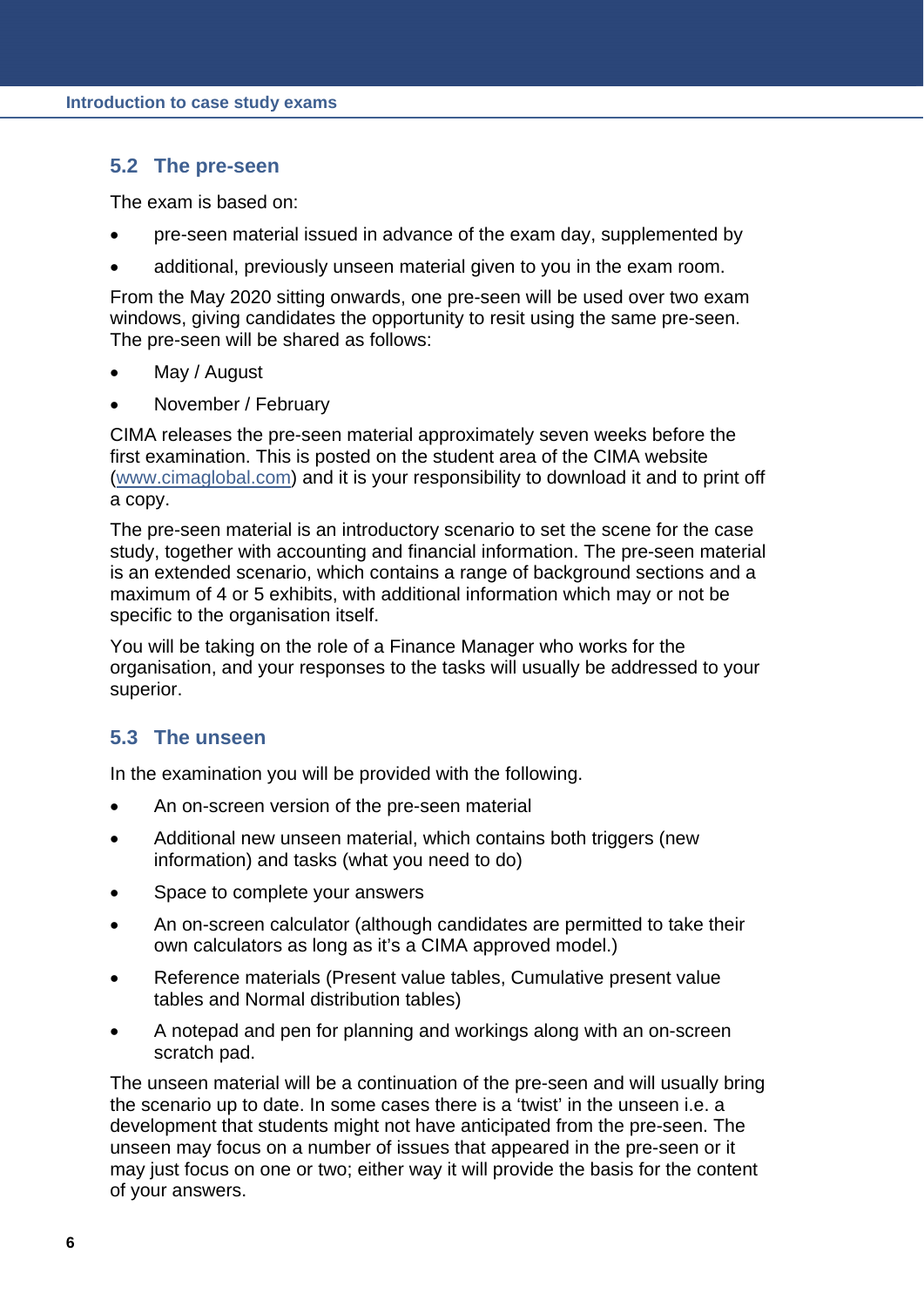A common mistake made by weaker students is that they place too much emphasis on their analysis of the pre-seen material and do not develop the information in the unseen material adequately. The key points to be referred to in your answer should be driven by the new information in the unseen material.

### **5.4 Triggers and tasks**

Each section in the unseen material will begin with a **trigger.**

This will be information provided as an introduction to the work that you are required to complete.

The information may be in the form of a briefing by your superior, a newspaper article, some financial information or extracts from internal reports. You will be expected to integrate this new information with the analysis you have performed on the pre-seen material to produce a coherent and well informed response.

Within each section of the examination, there will then be a **task** or tasks that you will be asked to perform, usually by your superior. These tasks will require different types of response, although usually reports, briefing notes and emails.

Word processing capabilities will be provided within the test driver to allow the formatting and presentation of responses in a professional manner. From 2019, this includes the ability to use tables to put together a response. For full details of the word processing functionality and to try this in advance of the examination, a tutorial is available on cimaglobal.com.

There is a time limit attached to each task and you will have a clock showing the time remaining in the corner of your screen. Once you have submitted a task (or the time limit is reached, whichever is sooner) you will not be able to return to that task. This should reduce the problem of not completing the paper but does mean you will need to be disciplined when attempting each task.

If you feel that you do not need all of the time on an earlier task, then moving forwards prematurely will not allow you extra time on later tasks – the extra time will be lost. Given this, it is always advisable to use the full time allocated to each task to recheck that you have answered the question requirement in full and that you have related your response to the specific context of the case.

A walkthrough of the prototype sample exam will be carried out in chapters 3 to 5.

### **5.5 Calculations**

Examination tasks will not be set that require specific calculations.

However, candidates should, wherever possible, show how they have used and interpreted data from the pre-seen and the new information presented during the examination and/or undertook analysis or calculations to support their responses.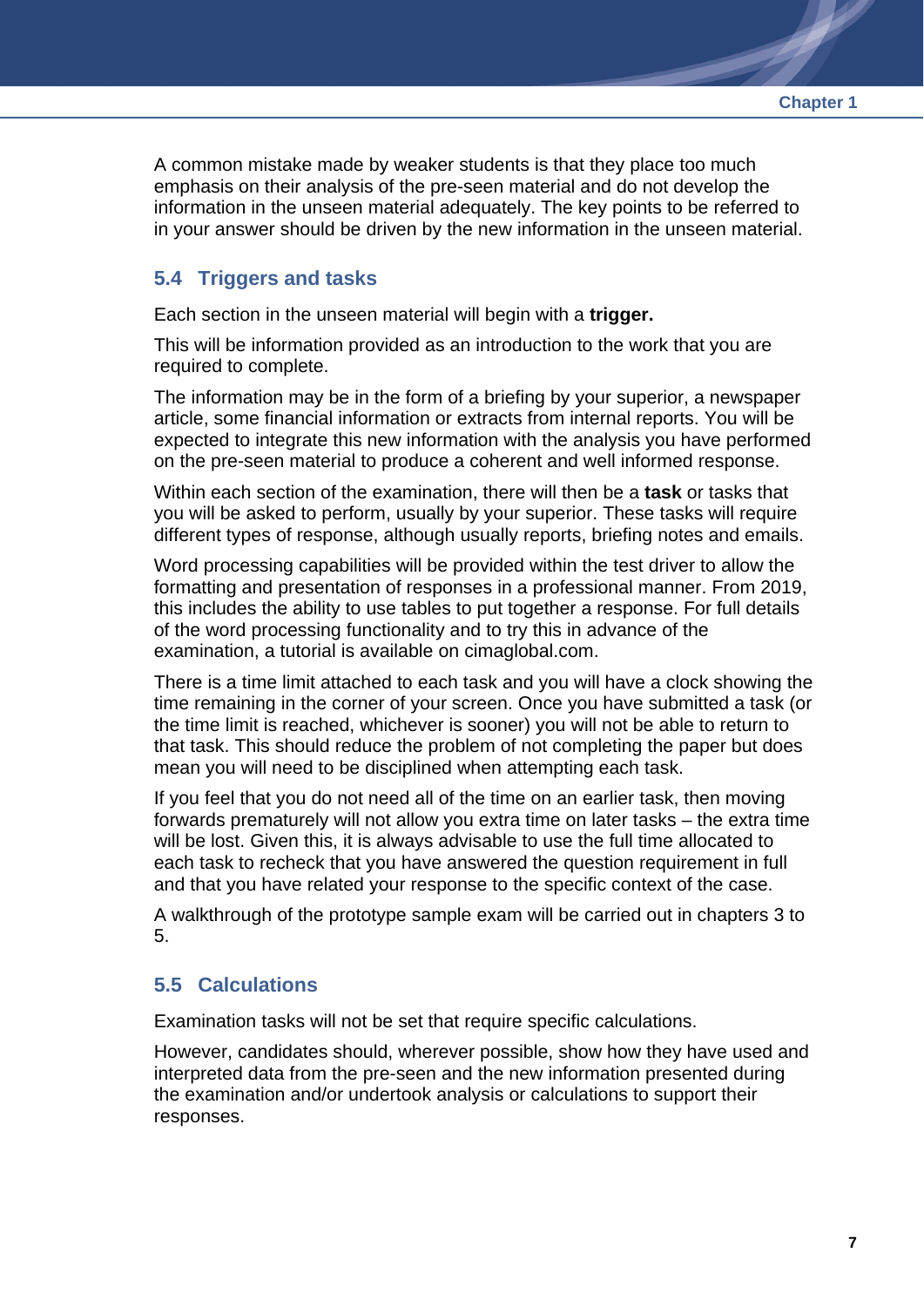### **6 Marking**

### **6.1 Overview**

The Case Study Examinations are human marked. The Case Study results will contain the following information:

- Grade: Pass or fail
- Scaled score: 0 to 150 with 80 and above being a pass

There is no requirement to obtain a pass or meet a minimum threshold for each core activity.

Feedback on performance against each core activity will be provided so that learners know their areas of weakness for further study.

Grade descriptors for both the overall passing standard as well as each core activity will be available six months before the first examination and this document will be updated with that information.

### **6.2 The 'marginally competent' student**

During 2016 CIMA disclosed further information on how the pass mark is set and the importance of identifying the 'marginally competent' student.

### **The process**

A detailed process was revealed that involves the following:

- (1) A panel of experts debates the tasks within a variant to decide what should be expected from a student deemed competent for this task. This debate does not focus on a perfect answer but, instead, asks what would be expected of a CIMA student (or member) in practice – what is the minimum expected if we were considering employing them, for example.
- (2) A sample of student scripts is then discussed and the scripts ranked. This is repeated and refined until the "marginally competent student" is identified. This student deserves to pass (but only just!) as they would be employable and have the skills expected of a CIMA student or member in the real world.
- (3) The marks earned by this script are then used to set the pass mark and standardise the overall marking system. This ensures that students are not disadvantaged if they sit a "harder" variant.

### **The lessons to be learned**

When answering a task in the exam, you could imagine that this was part of a job interview and ask yourself what would be required to get the job.

Your employer would be less impressed by you showing off knowledge but much more impressed that you can answer a question asked, apply your comments to the company's specific circumstances and make practical, relevant suggestions. Make sure your answers do this!